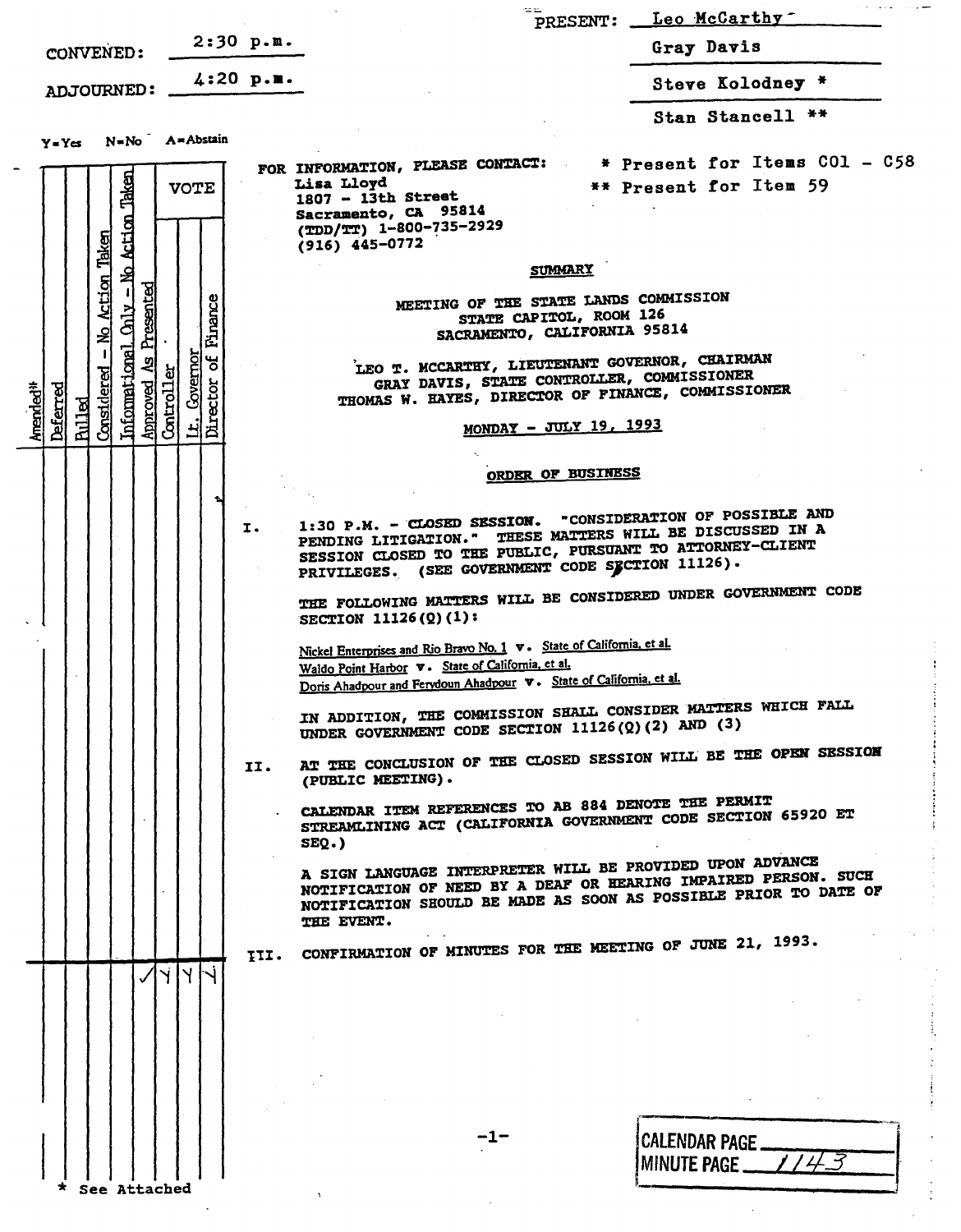

ANYONE WISHING TO ADDRESS AN ITEM ON THE AGENDA MAY COME FORWARD AND STATE THEIR NAME FOR THE RECORD.

IV. CONSENT CALENDAR CO1 - C56. THE FOLLOWING ITEMS ARE CONSIDERED TO BE NON-CONTROVERSIAL.

col A) LENARD A. RASMUSSEN; B) WILLIAM S. CHAPMAN; C. ALTRO MARTIN; D) GERALD MARTIN; E) DORALD H. ARD JOAN C. AL F) ELISEO COVE HOMEOWNERS ASSOCIATION; G) ARNOLD AND DELIGHT ARLENE OSTROW, TRUSTEES OF THE OSTROW FAMILY INDUCTION JUNE 23, 1982; H) STANFORD BROWN (LESSEES): Consider approving<br>eight (8) Recreational Pier Permits: one (1) in Sacramento eight (8) Recreational Pier Permits: one (1) in River, Tehama County; four (4) in Sacramento River, County; one (1) in Calaveras River, San Joaquin County; one (1) in Corte Madera Creek, Marin County; and one (1) in Huntington Harbour, Orange County. (Jones; Maricle, Simmons; PRC 4782, WP 4669, WP 4766, WP 4783, WP 4789, WP 4900, W 24850, W 249963) (A 2, 6, 8, 17, 67; S 3, 4, 5, 35)

CO2 A) PACIFIC GAS AND ELECTRIC COMPANY; B) THE KISSEL COMPANY, INC., DBA PARADISE COVE LAND COMPANY; C) CALNEV PIPELINE COMPANY; D) SOUTHERN CALIFORNIA EDISON COMPANY; E) BANTA, STEVENS, PILI; F) V. H. UECKERT; G) DENNIS PIMENTEL, A) P-BROTHERS; I) EDWARD M. ESOLA; J) ALICE MANN; A HARVEY K. MANI; K. L) MICHAEL VARBISH; M) ALBERT F. GHIRINGHELLI AND ROBERT F.<br>NAVE; N) V. H. UECKERT (APPLICANTS/LESSEES): Approve 14 Rent Reviews/Continuations: One (1) in Shasta and Trinity counties; one (1) in Pacific Ocean, Los Angeles County; (4) four in San Bernardino County; one (1) in Petaluma River, Marin County; one (1) in San Luis Obispo County; five (5) in Sonoma Creek, Sonoma County; and one (1) in Mesquite Valley, Injo.<br>County of County, Incore PRG 202, PRG 201, PRG 2702. (Burks, Maricle, Reese; PRC 383, PRC 391, PRC 2702, PRC 363 PRC 4566, PRC 4612, PRC 5319, PRC 5672, PRC 6687, PRC 6688, PRC 6689, PRC 6690, PRC 6691, PRC 7262) (A 2, 6, 7, 30, 34, 41; S 2, 3, 4, 6, 7, 17, 18, 23)

co3 MARIN COUNTY SANITARY DISTRICT NO. 5 (LESSEE): COUSSE General Lease - Public Agency Use, for tide and submerged land in the submerged land in the submerged land in the submerged land in the submerged land in the submerged land in the submerged land in the submerged land in th located in San Francisco Bay, Paradise Cove, Marin County, for continued use and maintenance of four-inch-diameter steel wastewater outfall pipeline. (Burks; WP 4816) (A 28; S 15)

-2-

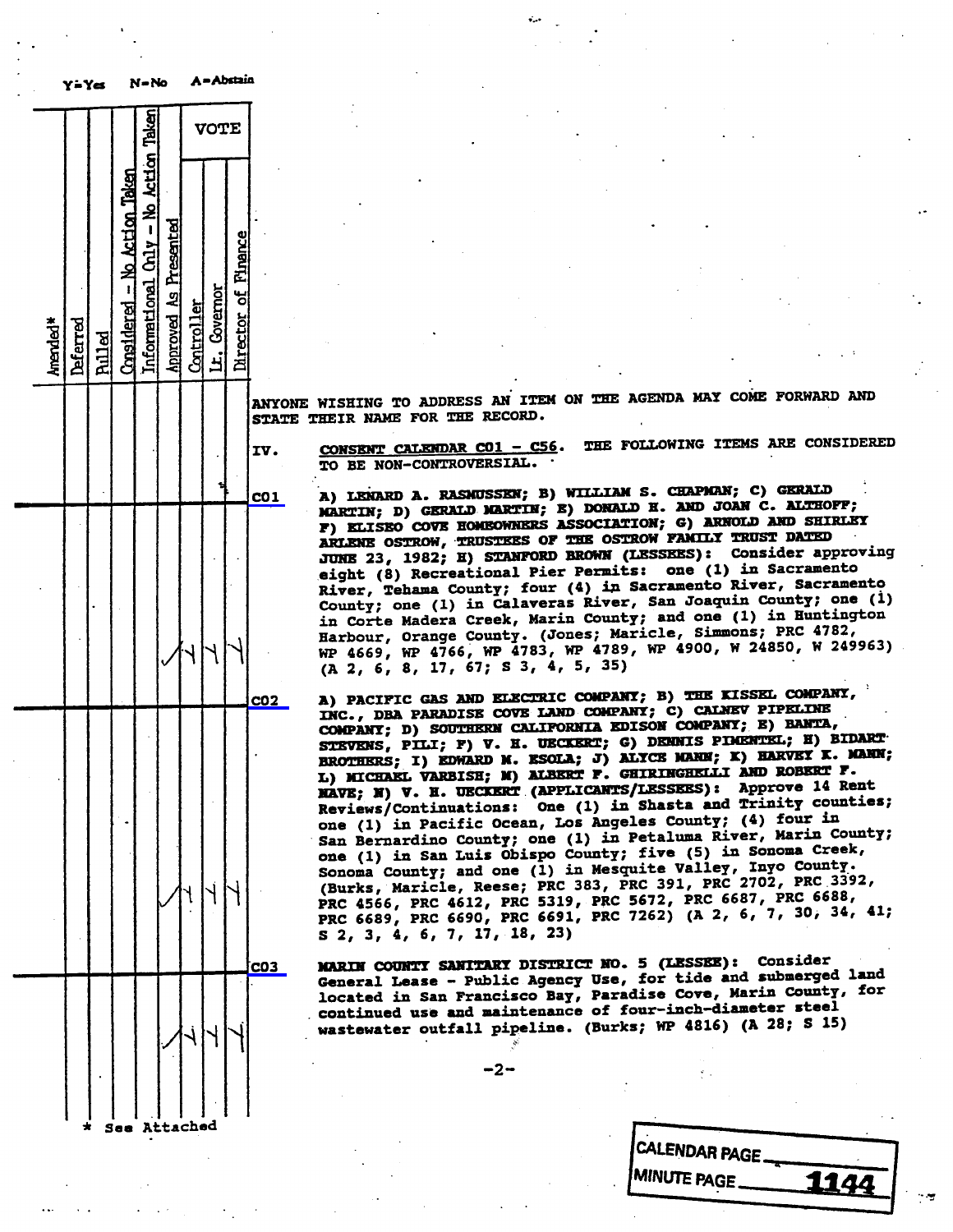

C04 MOBIL OIL CORPORATION (LESSEE): Consider General Lease -<br>Right-of-Way Use, for tide and submerged land located in Salinas River, Monterey County, for use and maintenance of Salinas River, Monterey County, for use and manthree buried pipelines and one overhead telephone line.<br>Ennes buried pipelines and one overhead telephone line. WP 5538) (A 28; S 15)

C05 THE GAR WOOD RESTAURANT (APPLICANT): Consider Temporary<br>General Permit - Recreational Use, for twelve (12) circular parcels of submerged land, located in Lake Tahoe at Carnelian Bay, Placer County; for mooring buoys for noncommercial Bay, Placer County; for mooting buoys for noncommercial recreational purposes. (Gordon; W 24855) (A

CO6 LOUISIANA-PACIFIC CORPORATION (APPLICANT): Consider<br>termination of Lease No. 3186.1 P.R.C. Series, General Lease -Right-of-Way Use PRC 3186, and consider approval of General Lease - Right-of-Way Use, for tide and submerged land located in Pacific Ocean adjacent to Samoa Peninsula near Eureka, Humboldt County, for extension, reconstruction, operation, and maintenance of an existing 48-inch inside diameter wastewater maintenance of an existing 48-inch inside diameter discharge outfall pipeline. (Gordon; W 24865) ind 31 \$ 2)

CO7 JOE N. CANTRELL AND IRIS CANTRELL DBA EASY C'S BOAT SALES<br>(APPLICANT): Consider General Lease - Commercial Use, for tide and submerged land, located on bank of San Joaquin River on and submerged land, located on bank of San Joaquin lower Andrus Island, Sacramento County. (Grimmett, W 24676) (A 8; S 4, 5)

CO8 GERALD C. TAYLOR (APPLICANT): Consider General Permit -<br>Recreational Use for tide and submerged land located in Georgiana Slough near Isleton, Sacramento County, for Georgiana Slough near Isleton, Sacramento County installation, maintenance and use of floating, rec.<br>dook (Crimmett: W 24809) (1 8: S 4. 5) dock. (Grimmett; W 24809) (A 8; S 4, 5)

C09 JOHN MCDOWELL AND MARILYN MCDOWELL (APPLICANT) : Consider located in Georgiana Slough near Isleton, Sacramento County; located in Georgiana Slough near Isleton, Sacramento for installation, maintenance and use of floating, rec dock. (Grimmett; W 24901) (A 8; 5 4, 5)

| <b>CALENDAR PAGE.</b> |      |
|-----------------------|------|
| <b>IMINUTE PAGE.</b>  | 1145 |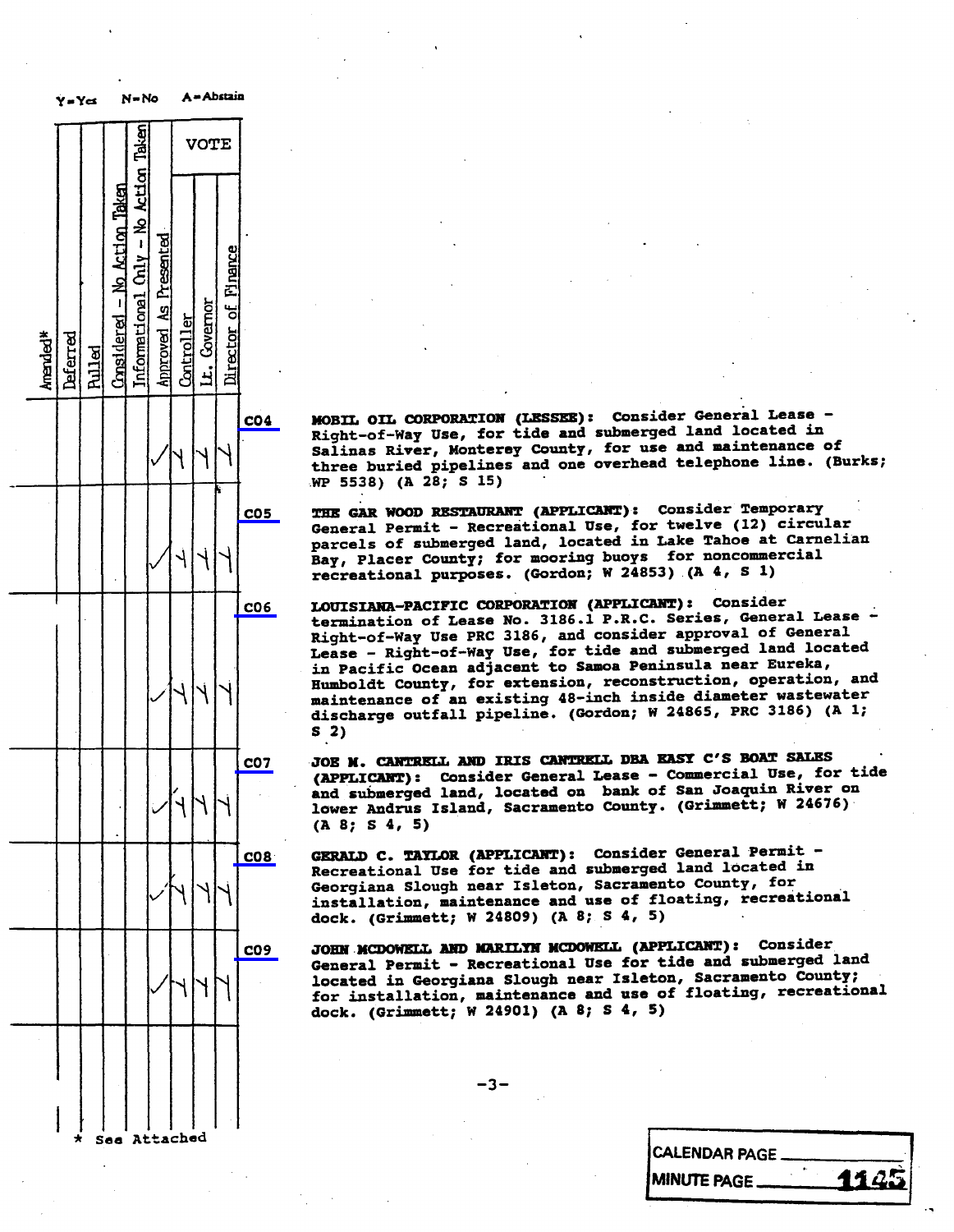|          | Y=Ya     |               |                              | N = No                                 |                              |            |              | A - Abruin          |            |                                                           |               |
|----------|----------|---------------|------------------------------|----------------------------------------|------------------------------|------------|--------------|---------------------|------------|-----------------------------------------------------------|---------------|
|          |          |               |                              |                                        |                              |            | <b>VOTE</b>  |                     |            |                                                           |               |
| Amended* | Deferred | <b>Pulled</b> | Considered - No Action Taken | Informational $Only - No$ Action Taken | <b>Approved As Presented</b> | Controller | Lt. Covernor | Director of Pinance |            |                                                           |               |
|          |          |               |                              |                                        |                              |            |              |                     | C10        | ALAN B.<br>assignme                                       |               |
|          |          |               |                              |                                        |                              |            |              |                     |            | Use for<br>Grove, S<br>existing<br>S<br>4, 5)             |               |
|          |          |               |                              |                                        |                              |            |              |                     | c11        | CLAIRE<br>AND CARO                                        | E             |
|          |          |               |                              |                                        |                              |            |              |                     |            | <b>PRC 5901</b><br>terminat<br>Recreati<br>Carol J.       |               |
|          |          |               |                              |                                        |                              |            |              |                     | <b>C12</b> | YOLO-SUT<br>settleme:                                     |               |
|          |          |               |                              |                                        |                              |            |              |                     |            | General<br>and boat<br><b>Sacramen</b><br><b>PRC 5629</b> |               |
|          |          |               |                              |                                        |                              |            |              |                     | C13        | <b>CEDAR PO</b><br>Lease                                  |               |
|          |          |               |                              |                                        |                              |            |              |                     |            | near Sun<br>maintena:<br>buoys.                           | $\mathcal{L}$ |
|          |          |               |                              |                                        |                              |            |              |                     | C14        | <b>TIMOTHY</b><br>Consider                                |               |
|          |          |               |                              |                                        |                              |            |              |                     |            | bed of L<br>existing<br>multiple<br>mooring 1             |               |
|          |          |               |                              |                                        |                              |            |              |                     | <b>C15</b> | <b>PHILLIP</b><br><b>Recreation</b>                       |               |
|          |          |               |                              |                                        |                              |            |              |                     |            | <b>Recreati</b><br>Jameson 1<br>existing                  |               |
|          |          |               |                              |                                        |                              |            |              |                     |            |                                                           |               |
|          |          |               |                              |                                        |                              |            |              |                     |            |                                                           |               |
|          | $\star$  |               | Saa                          |                                        |                              | Attached   |              |                     |            |                                                           |               |

ALAN B. CAMP (ASSIGNOR); DALE E. DORN (ASSIGNEE): Consider<br>assignment of partial interest in General Lease - Commercial Use for tide and submerged land in Sacramento River at Walnut Grove, Sacramento County for maintenance and operation of an Grove, Sacramento Conting facility. (Grimmet existing commercial docking facility. (Grimmettic  $\mathcal{L}$ 

S 4, 5)<br>CLAIRE H. GREVE AND BARBARA J. GREVE (ASSIGNOR); RICKY PAPPAN AND CAROL PAPPAN (ASSIGNEE): Consider 1) assignment of Lease PRC 5901.9A, General Permit - Protective Structure Use; 2) termination of Recreational Pier Permit; 3) issuance of Recreational Pier Permit, PRC 5901.9 to Ricky L. Pappan and Recreational Pier Permit, PRC 5901.9 to Ricky L. Pappan and  $\frac{1}{2}$  Carol J. Pappan. (J. Pappan. 1980) (MP 5901)

YOLO-SUTTER BOAT CLUB, INC. (LESSEE): Consider negotiated settlement of back rent due and authorizing annual rent for General Permit - Recreational Use of floating dock, walkways and boat-launching facility on submerged land in bed of sacramento River, Knights Landing, Yolo County  $S$ acramento River, Knights Landing, Young

PRC 5629) (A 2; S 4, 1)<br>CEDAR POINT HOMEOMMERS ASSOCIATION (LESSEE): Consider General Lease - Recreational Use, submerged land located in Lake Tahoe near Sunnyside, Homewood, Placer County, for use and maintenance of pier, catwalk, mooring buoys and field marker buoys. (J. Ludlow; PRC 2859) (A  $4$ ; S 1)

TIMOTHY H. & KRISTINE MARTIN, ET AL, TRUSTEES; (APPLICANTS): Consider Recreational Pier Permit for submerged land located in bed of Lake Tahoe at Tahoe Pines, Placer County, for removal of existing recreational piers and boathouse and construction of multiple-use pier with boatlifts and retention of existing  $maximize$  and  $sum = 1$  . The pier with  $PRC$  3599) (1)  $\frac{1}{2}$  buoys. (J. Ludwig 3599) (A  $\frac{1}{2}$ 

PHILLIP AND DIANNE FAGAN (APPLICANT): Consider termination of Recreational Pier Permit and application for General Permit -Recreational Use for submerged land located in Lake Tahoe at Jameson Beach, El Dorado County, for use and maintenance of existing recreational pier.  $(J. \text{ Ludlow}; \text{ PRC } 4147)$  (A existing recreational pier. (J.  $\sim$   $\sim$ 

CALENDAR PAGE

MINUTE PAGE. 1146

 $\overline{+}$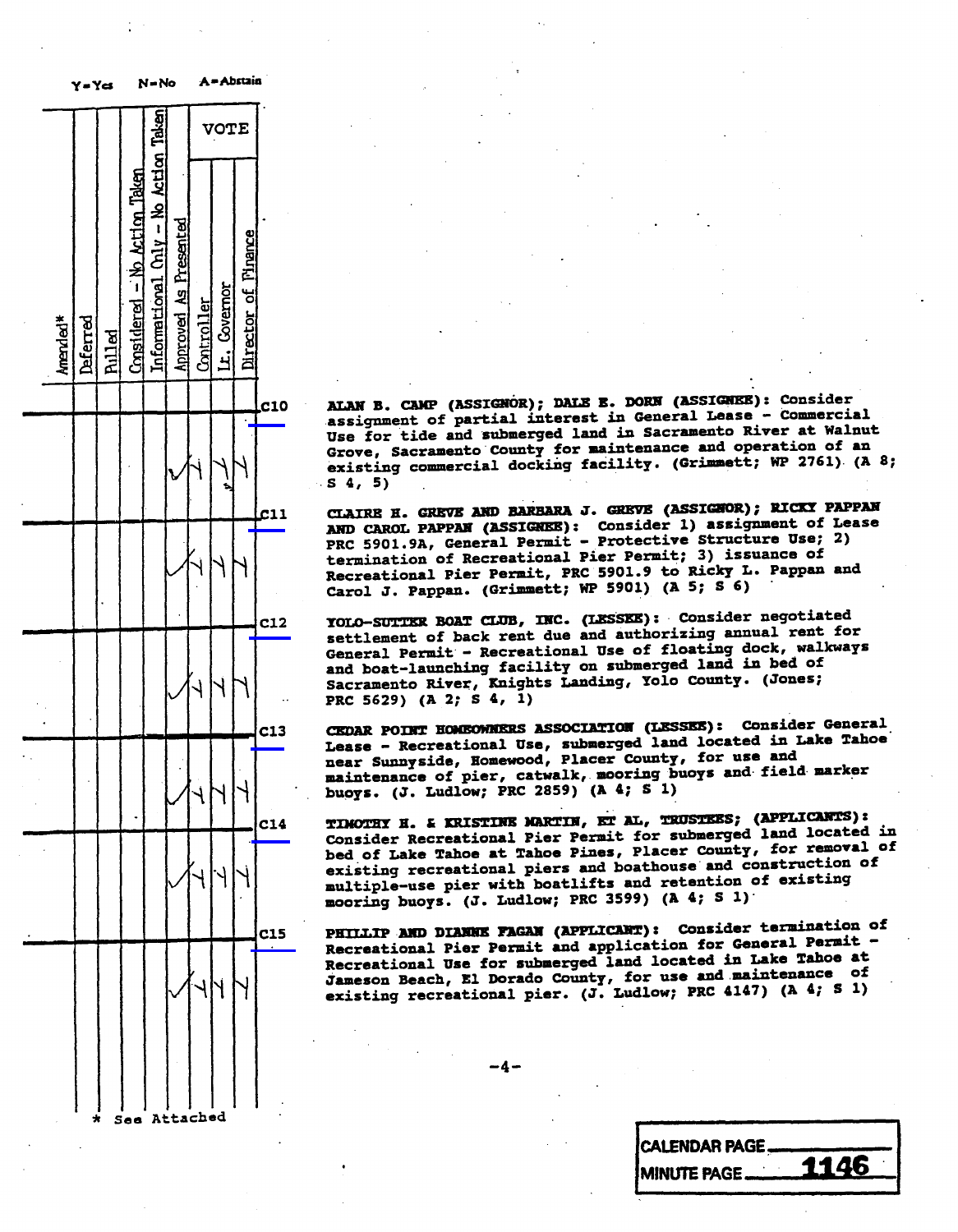|                      | Y=Y≃     |        |                              | N = No                               |                       |            |              |                     |            |  |
|----------------------|----------|--------|------------------------------|--------------------------------------|-----------------------|------------|--------------|---------------------|------------|--|
|                      |          |        |                              |                                      |                       |            | VOTE         |                     |            |  |
| Amended <sup>*</sup> | Deferred | Rulled | Considered - No Action Taken | Informational Chly - No Action Taken | Approved As Presented | Controller | Lt. Covernor | Director of Pinance | C16        |  |
|                      |          |        |                              |                                      |                       |            |              |                     |            |  |
|                      |          |        |                              |                                      |                       |            |              |                     | <b>C17</b> |  |
|                      |          |        |                              |                                      |                       | J          |              |                     | C18        |  |
|                      |          |        |                              |                                      |                       |            |              |                     | 19         |  |
|                      |          |        |                              |                                      |                       |            |              |                     | c20        |  |
|                      |          |        |                              |                                      |                       |            |              |                     | C21        |  |
|                      |          |        |                              |                                      |                       |            |              |                     |            |  |
|                      |          |        |                              |                                      |                       |            |              |                     |            |  |
|                      |          |        |                              |                                      |                       |            |              |                     |            |  |
|                      |          |        | Saa                          | л                                    |                       | ttached    |              |                     |            |  |

PHILIP AND DIANNE FAGAN (APPLICANT): Consider termination of Recreational Pier Permit and application for General Permit -Recreational Use for submerged land located in Lake Tahoe at Recreational Use for the submerged in Landsmanning in Landsmanning in Landsmanning in Landsmanning in Lake Indiana existing recreational pier. (J. Ludlow; PRC 5134) (A 4; S 1)

FLEUR DU LAC ESTATES ASSOCIATION (APPLICANT): Consider Dredging Permit located on submerged land in Lake Tahoe at entrance to the Association's marina and harbor interior at Homewood, Placer County. (J. Ludlow; PRC 6454) (A 4; S 1)

HARRY TEDSEN (APPLICANT): Consider application to remove approximately 50,000 cubic yards of gravel from Smith River at Woodruff Bar, Del Norte County. (J. Ludlow;  $S<sub>2</sub>$ )

S 2)<br>. CALIFORNIA DEPARTMENT OF FISH AND GAME (APPLICANT): Consider General Lease - Public Agency Use for submerged land located in Mad River at Mad River Fish Batchery near Eureka, Humboldt County, for annual construction and maintenance of gravel berm to enhance fish habitat. (J. Ludlow; W 24917) (A 2; S 2)

DEPARTMENT OF TRANSPORTATION (APPLICANT): Consider General Lease - Public Agency Use for placement of rock slope protection in Navarro River adjacent to State Highway 128, southeast of Albian, Mendocino County. (J. Ludlow;  $N$  25038)  $(A 1; S 2)$ 

ALFRED E. MAFFLI, TRUSTEE (APPLICANT): Consider Recreational Pier Permit for submerged land located in Lake Tahoe at Meeks Bay, El Dorado County, for reconstruction and relocation of existing pier. (J. Ludlow; PRC 3602) (A 4; S 1)

CITI OF OCEANSIDE (APPLICANT): Consider General Permit -Public Agency Use for tide and submerged land located in Pacific Ocean, at Oceanside, San Diego County, for placement of ballast materials on sovereign lands. (Maricle; W 249  $\mathbf{s}$  38)  $\sim$  38)

 $-5-$ 

CALENDAR PAGE MINUTE PAGE  $\qquad \qquad$  114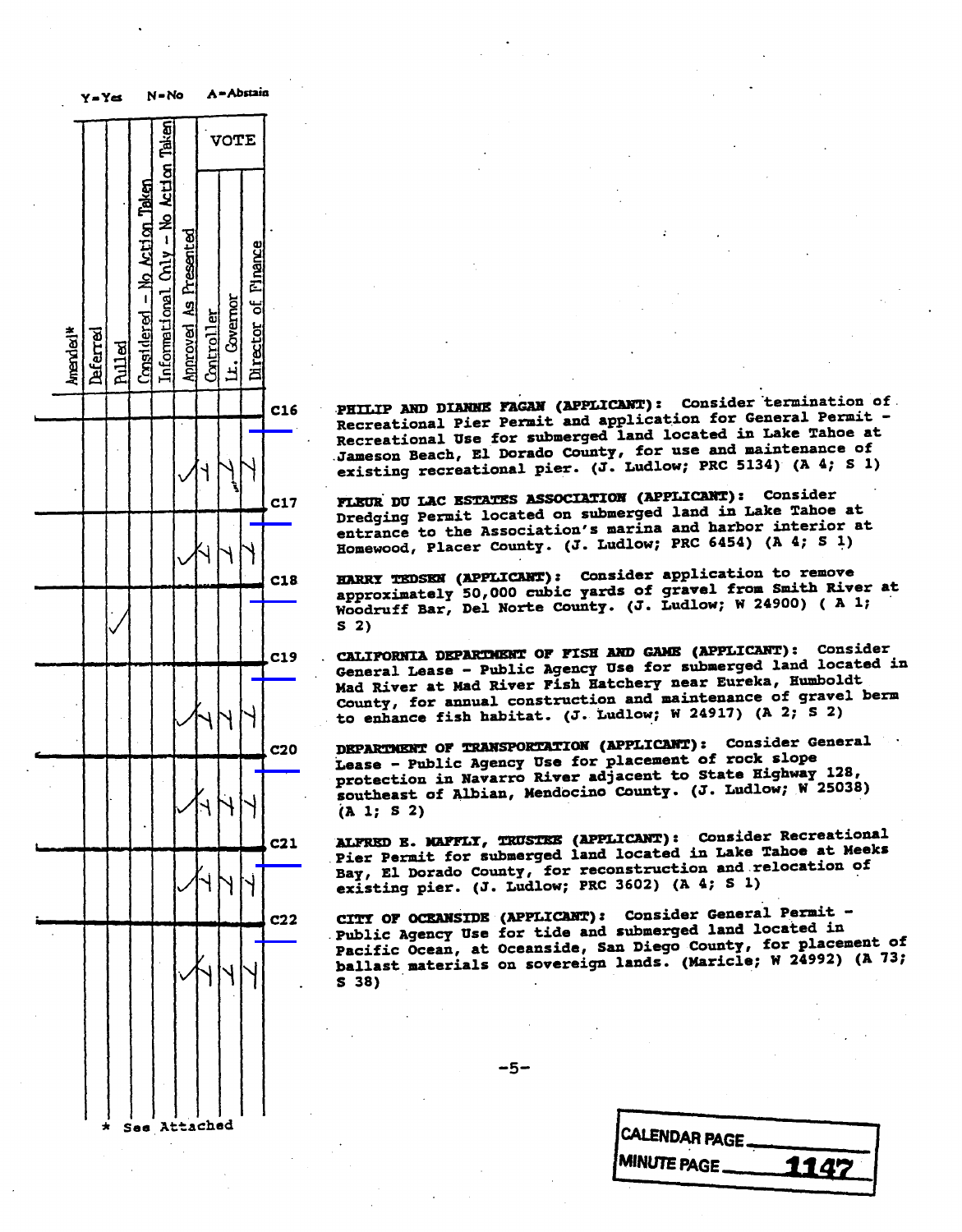| <b>A = Abstant</b>                                                         |              |            |                       | N-No                                 | Y-Ya                         |               |          |                      |  |
|----------------------------------------------------------------------------|--------------|------------|-----------------------|--------------------------------------|------------------------------|---------------|----------|----------------------|--|
| <b>VOTE</b>                                                                |              |            |                       |                                      |                              |               |          |                      |  |
| Director of Pinance                                                        | Lt. Governor | Controller | Approved As Presented | Informational Chly - No Action Taken | Considered - No Action Taken | <b>Pulled</b> | Deferred | Amended <sup>*</sup> |  |
| C23<br>STATE LA<br>Consider<br>and Depa                                    |              |            |                       |                                      |                              |               |          |                      |  |
| from sur<br>and Napa<br>ļ                                                  |              |            |                       |                                      |                              |               |          |                      |  |
| <b>STATE LA</b><br>C <sub>24</sub><br>Commissi<br><b>State</b><br>SC       |              |            |                       |                                      |                              |               |          |                      |  |
| S <sub>37</sub><br>c25<br>SANTA CA                                         |              |            |                       |                                      |                              |               |          |                      |  |
| (LESSEES<br>Lease PR<br>for cont<br>and<br>pier<br>(A.<br>Scot             |              |            |                       |                                      |                              |               |          |                      |  |
| C <sub>26</sub><br>JANE C.<br>to enter<br>Colorado<br>(A.<br>Scot          |              |            |                       |                                      |                              |               |          |                      |  |
| C27<br><b>CHEVRON</b><br>revision                                          |              |            |                       |                                      |                              |               |          |                      |  |
| (Point O<br>(El Segu<br>terminal<br>terms an<br><b>PRC 5574</b><br>18, 22, |              |            |                       |                                      |                              |               |          |                      |  |
| <b>C28</b><br>C.L. MAL<br>terminat<br>issuance                             |              |            |                       |                                      |                              |               |          |                      |  |
| WP 6177)<br><b>C29</b><br>COUNTY O                                         |              |            |                       |                                      |                              |               |          |                      |  |
| Consider<br><b>Bridge of</b><br>54)                                        |              |            |                       |                                      |                              |               |          |                      |  |
|                                                                            |              |            | Attached              |                                      |                              |               |          |                      |  |

Consider Interagency Agreement between State Lands Commission and Department of Fish and Game. Agreement provides for use from surface management of fish and wildlife resources; Lake and Napa counties. (Reese; PRC 6350) (A 1, 7; S 2)

STATE LANDS COMMISSION (PARTI): Consider, as both State Lands Commission and School Land Bank Trustee, offering for sale State school land in Imperial County. (Reese; W 23256) (A 80;  $\sim$  37)

S 37)<br>SANTA CATALINA ISLAND COMPANY AND SANTA CATALINA CONSERVANCY (LESSEES): Consider authorization to execute amendment to Lease PRC 3639 (Mooring Lease) and Lease PRC 5486 (Pier Lease) for continued operation and maintenance of commercial mooring and pier use at Santa Catalina Island, Los Angeles County. (A. Scott; WP 3639, WP 6438) (A 54; S 29)

JANE C. STAFFORD, ET. AL. (APPLICANT): Consider authorization to enter into a title settlement agreement covering portion of Colorado River in Palo Verde Valley, Imperial County.  $(A.$  Scott; W 24848)  $(A.80; S.37)$  $\sqrt{248.234848}$  (Max  $\sqrt{248.2348}$ 

CHEVRON REAL ESTATE MANAGEMENT COMPANY (PARTY): Consider<br>revision of rent for three marine terminal leases: PRC 139.1 (Point Orient), PRC 2478.1 (Estero Bay), and PRC 5574.1 (El Segundo); and renewal and revision of rent for marine terminal lease PRC 236.1 (Richmond Long Wharf) on specified terms and conditions. (J. Sekelsky; PRC 139, PRC 23 PRC 5574) (A 4, 11, 29, 35, 44, 49, 50, 50, 58, 69; S 2  $\overline{18, 22, 28, 37}$ 

18, 22, 28, 37)<br>C.L. MALINOWSKI AND ETTA L. MALINOWSKI (APPLICANT): Consider termination of General Permit - Recreational Use, and approve issuance of Recreational Pier Permit. (Grimmett, Simmons;  $WP$  6177) (A 8; S 4, 5)  $W^*$  (as  $(4.777)$ ) ( $W^*$   $=$   $V^*$ )

COUNTY OF SHASTA DEPARTMENT OF PUBLIC WORKS (APPLICANT):<br>Consider Public Agency Permit to remove and replace Island Road Bridge on Fall River, Shasta County. (Young; W 24207) (A 2  $\mathbf{s}$   $\mathbf{a}$ ) S 4)

\* Sea Attached CALENDAR PAGE. MINUTE PAGE \_\_\_\_\_\_**1148**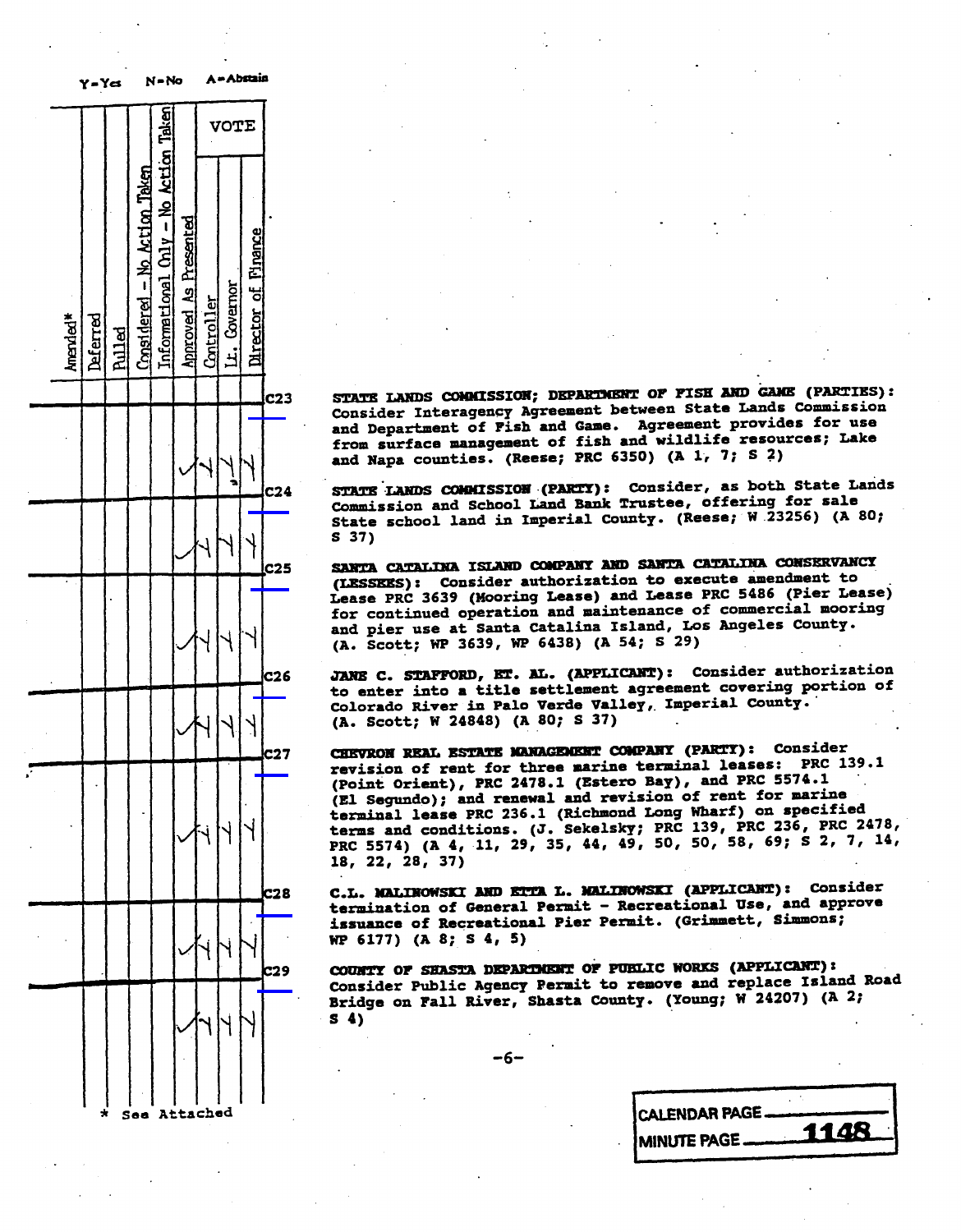|                      | Y=Ya         |               |                              | $N - No$                             |                       |            |              | A = Abstzin         |                 |     |                                                                                   |
|----------------------|--------------|---------------|------------------------------|--------------------------------------|-----------------------|------------|--------------|---------------------|-----------------|-----|-----------------------------------------------------------------------------------|
|                      |              |               |                              |                                      |                       |            | <b>VOTE</b>  |                     |                 |     |                                                                                   |
| Amended <sup>*</sup> | Deferred     | <b>Rulled</b> | Considered - No Action Taken | Informational Chly - No Action Taken | Approved As Presented | Controller | Lt. Covernor | Director of Pinance |                 |     |                                                                                   |
|                      |              |               |                              |                                      |                       |            | ۲            |                     |                 | C30 | <b>NOYO HARI</b><br>removal o<br>W 25011)                                         |
|                      |              |               |                              |                                      |                       |            |              |                     | C31             |     | <b>COPYRIGHT</b><br>Recreat<br>Tahoma<br>at<br>of pier<br>- 1                     |
|                      |              |               |                              |                                      |                       |            |              |                     | C32             |     | CITY OF !<br>of tidela<br>acquisiti<br>Harbor,<br>$\cdot$<br>Scott,<br>SI         |
|                      |              |               |                              |                                      |                       |            |              |                     | C <sub>33</sub> |     | <b>UNITED ST</b><br>(APPLICA)<br>National<br>(A 27;<br>s                          |
|                      |              |               |                              |                                      |                       |            |              |                     | C <sub>34</sub> |     | CITY OF B<br>terminate<br>to an eso<br>reconstru<br>fishing i<br>(A 2; S 2)       |
|                      |              |               |                              |                                      |                       |            |              |                     | C35             |     | WICKLAND<br><b>NATIONAL</b><br>amendment<br>PRC 5735.                             |
|                      |              |               |                              |                                      |                       |            |              |                     | C36             |     | <b>CALIFORNI</b><br>year rene<br>mapping i<br>the shipw<br>Pacific O<br>PRC 7408) |
|                      | $\pmb{\ast}$ |               | See Attached                 |                                      |                       |            |              |                     |                 |     |                                                                                   |

C30 NOTO HARBOR DISINED. (INTERNATION POWER Mendocino County. (Y removal of sediment from Noyo River, Mendochino County.

W 25011) (A 1; S 2)<br>COPYRIGHT SERVICES, LTD. (APPLICANT): Consider General Permit - Recreational Use, for submerged lands located in Lake Tahoe at Tahoma, Placer County, for recreational facility consisting at Ianoma, Placer County, for recreation or hier and mooring buoys. ( $\sim$ ----),  $\sim$ 

CITY OF SANTA BARBARA (GRANTEE): Consider proposed expenditure<br>of tidelands trust funds by City of Santa Barbara for acquisition of existing Naval Reserve Center at Santa Barbara acquisition of existing Navel Never Center  $H_{\text{H}}$  and  $H_{\text{H}}$  of Santa Barbara, Santa Barbara County.

Scott, Smith; G 15-01.2) (A 35; S 18)<br>UNITED STATES DEPARTMENT OF INTERIOR FISE AND WILDLIFE SERVICE (APPLICANT): Retrocession of Jurisdiction at Salinas River (APPLICANT): Retrocession of Jurisdiction<br>National Wildlife Refuge, Monterey County. (Frey; National Wildlife Refuge, Monterey County. (Press,  $\frac{1}{2}$ (A 27; S 15)

CITY OF EUREKA (APPLICANT): Request for authorization to<br>terminate sovereign interests in land exchange for contribution to an escrow account for construction of public pier and reconstruction of deteriorated dock to provide public and reconstruction of deteriorated dock to public and fishing industry access to Humboldt Bay. (Kiley;  $\frac{1}{2}$ .

(A 2; S 2)<br>WICKLAND OIL COMPANY, A CALIFORNIA CORPORATION (LESSEE); FIRST NATIONAL BANK OF BOSTON (SECURED-PARTY LENDER): Consider amendment to agreement and consent to encumbrancing of lease amendment to agreement and consent PRC 5735. (Aliey, PRC 5735) ( $\mu$  =

CALIFORNIA DEPARTMENT OF PARKS AND RECREATION (APPLICANT): One<br>year renewal - Salvage Permit - Public Agency Use, for the mapping identification, and retrieval of surface artifacts from the shipwreck "Frolic", on tide and submerged land located in the shipwreck "floric", on tide and submerged dank in Pacific Ocean near Cabrillo Point, Mendocino County. (Pelkofer; et al. 2: 5 2) PRC 7408) (A 2; S 2)

-7-

| see Attached |  | CALENDAR PAGE       |      |
|--------------|--|---------------------|------|
|              |  | <b>IMINUTE PAGE</b> | 1149 |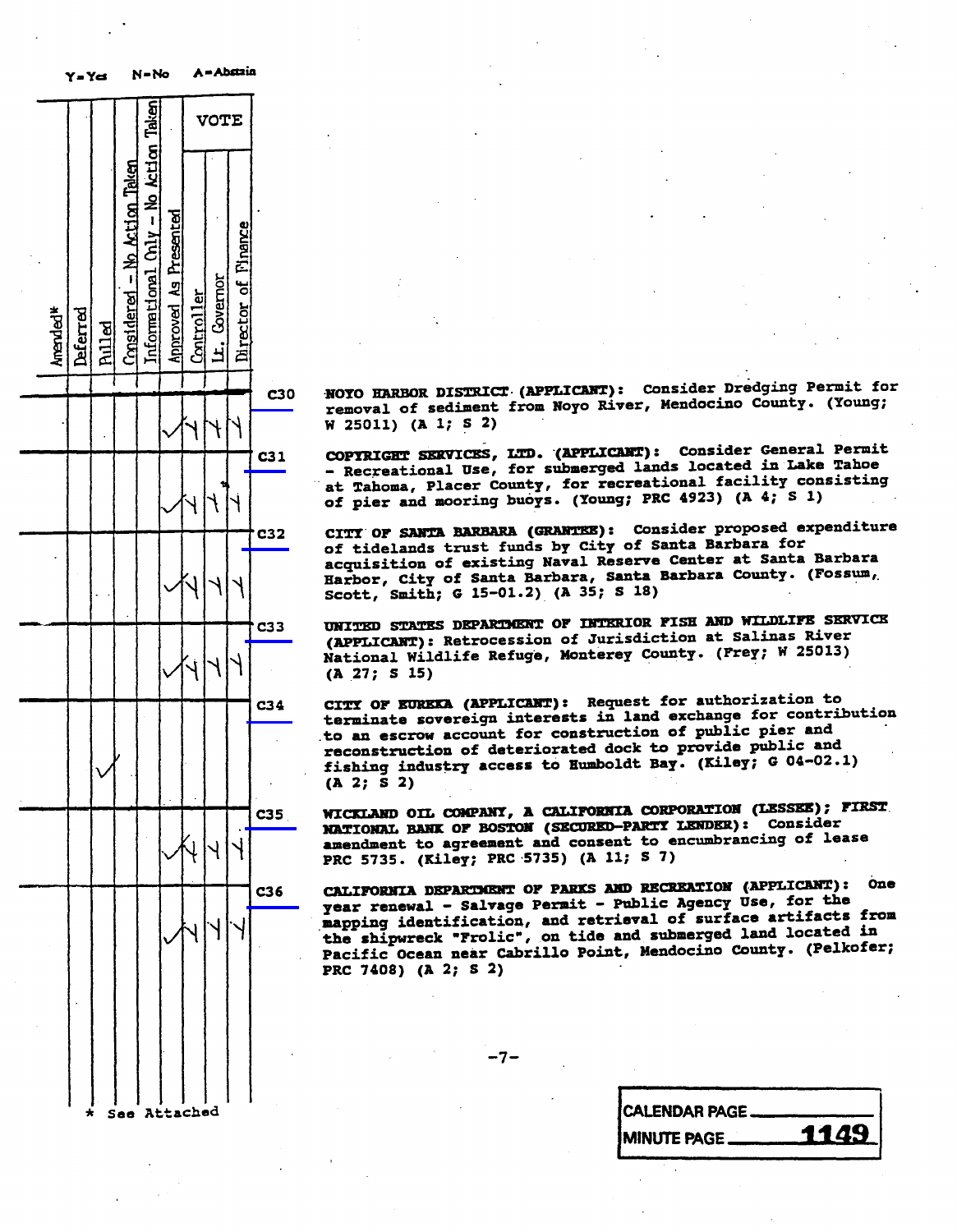$Y \rightarrow Y \rightarrow W$ **Taken** VOTE ktim Action Taken  $\hat{\mathbf{z}}$  $\mathbf{I}$ 3 Pinance È Present £ ้เ Governor ଥି  $A = 1$ See Attached

C37 SHASTA LAND MANAGEMENT (PARTY) : Consider management agreement including site preparation, tree planting and release work from competing vegetation on State school lands south of Montgomery competing vegetation on State State State State State State State State State State State State State State St  $C$ reek, Shasta County,  $C$ . Miller, Pelkofer; W 24950)

C38 STATE LANDS COMMISSION (PARTI): Authorize Executive Officer to<br>sign the "North Bay Interagency Cooperative Agreement" to facilitate protection of North San Francisco Bay wetlands and racilitate protection of  $S$ anders; W 30083) (A 2, associated watersheds. (Sanders; W  $30$ 

C39 STATE LANDS COMMISSION (PARTY): Consider delegation of<br>authority for 1993-1994 fiscal year for Real Estate Consultant to assist in making informed decisions regarding investment of to assist in making informed accuracy and the component of the school land Bank funds into commercial properties.  $\frac{1}{\sqrt{2}}$  (Sava)

C 9302)<br>STATE LANDS COMMISSION (PARTI): Consider delegation of c40 STATE LANDS COMMISSION (PARTY) : Consider delegation of authority for executive chances. (Sava; C93)  $s = 9335, 99304$ 

C9335, C9304)<br>HONDO OIL AND GAS COMPANY (ASSIGNOR); FOC. INC. (ASSIGNEE): C41 HONDO OIL AND GAS COMPANY (ASSIGNOR); FOC. INC. (ASSIGNOR):<br>Consider assignment of ten percent Non-operating Contractor's Interest in Contractor's Agreement for Tract 1 of Long Beach Unit, Wilmington Oil Field, Los Angeles County. (Willard;  $W = 17095$ ,  $(A = 57, 58; S = 29)$  $M = 10, 55$ ;  $M = 57$ ; so,

C42 VERNON E. FAULCONER, INC (APPLICANT): Consider amendment of<br>Compensatory Royalty Agreement PRC 4660, San Joaquin River, San Joaquin County. (Tanner; PRC 4660)  $(A 12; S 6)$ San Joaquin County. (Tanner; PRC 4660) (A 12; S 6)

C43 KAISER STEEL RESOURCES, INC. (APPLICANT): Consider extension<br>of State Mineral Extraction Lease PRC 5678, Riverside County.  $(8r \cdot 1)$  State Mineral Extraction Lease  $\overline{R}$  $(m\log n)$  and  $(m+1)$   $(n+1)$ 

C44 UNION OIL COMPANY OF CALIFORNIA (ASSIGNOR); MAGNA POWER COMPANY (ASSIGNER): Consider Assignment of Interest and deferment of drilling obligation, State Geothermal Resources Lease PRC 6837, drilling obligation, State Geotherman (80; S 37)  $I$ <sup>m</sup>perial county. (Helper, PRC 6837) ( $\frac{1}{2}$ 

| <b>CALENDAR PAGE.</b> | 1150 |
|-----------------------|------|
| <b>IMINUTE PAGE _</b> |      |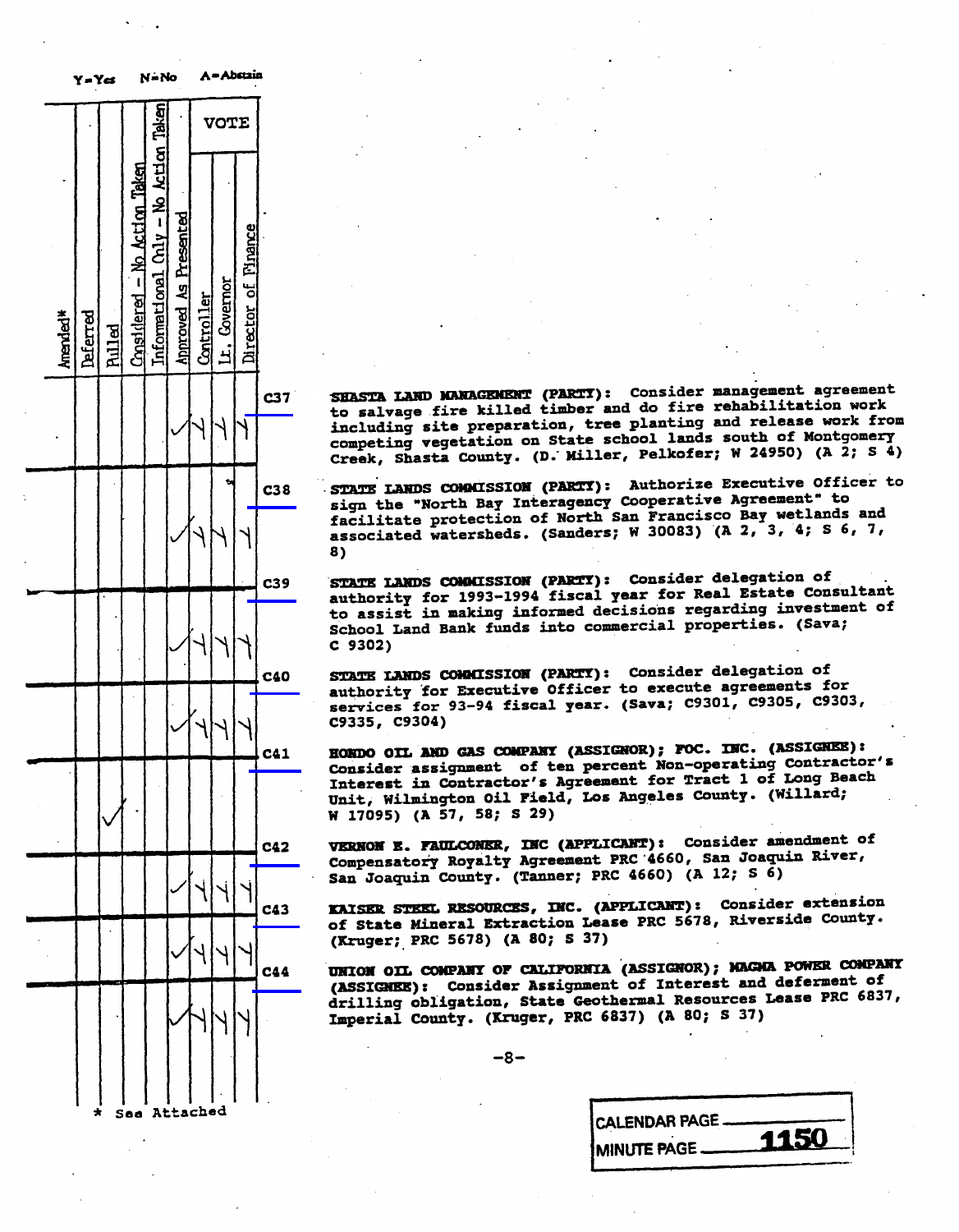|                      | Y=Ya     |        |                              | N = No                               |                       |            |              | A = ADGRIB          |            |                                                                                             |
|----------------------|----------|--------|------------------------------|--------------------------------------|-----------------------|------------|--------------|---------------------|------------|---------------------------------------------------------------------------------------------|
|                      |          |        |                              |                                      |                       |            | <b>VOTE</b>  |                     |            |                                                                                             |
| Amended <sup>*</sup> | Deferred | hilled | Considered - No Action Taken | Informational Chiv - No Action Taken | Approved As Presented | Controller | Lt. Covernor | Director of Pinance |            |                                                                                             |
|                      |          |        |                              |                                      |                       |            |              |                     | C45        | <b>PG&amp;E RE</b><br>State<br><b>C</b><br>San Jos                                          |
|                      |          |        |                              |                                      |                       |            |              |                     | C46        | MONTIS<br>obligat<br>Yolo<br>ar                                                             |
|                      |          |        |                              |                                      |                       |            |              |                     | C47        | <b>EAST BE</b><br>request<br>subsurf<br>Distric<br>(A <sup>T</sup> 10;                      |
|                      |          |        |                              |                                      |                       |            |              |                     | C48        | <b>PELAGOS</b><br>Permit<br>Lands<br>c                                                      |
|                      |          |        |                              |                                      |                       |            |              |                     | C49        | <b>WARREN</b><br>geologi<br>provide<br>Tunnel<br>S <sub>38</sub><br>$\overline{\mathbf{3}}$ |
|                      |          |        |                              |                                      |                       |            |              |                     |            | ٠.<br>State o<br>Solano                                                                     |
|                      |          |        |                              |                                      |                       |            |              |                     | C51        | <b>BERRY P</b><br>deferme<br>Field,                                                         |
|                      |          |        |                              |                                      |                       |            |              |                     | <b>C52</b> | <b>CITY OF</b><br>forms f<br>Unit an<br>Los Ang                                             |
|                      |          |        |                              |                                      |                       |            |              |                     |            |                                                                                             |
|                      |          |        |                              |                                      |                       |            |              |                     |            |                                                                                             |
|                      |          |        |                              |                                      |                       | ·h ed      |              |                     |            |                                                                                             |

See Attached

| $\int$ C45 | PG&E RESOURCES COMPANY (APPLICART): CONSIGET QUITCIAIM Deed Of |  |
|------------|----------------------------------------------------------------|--|
|            | State oil and gas lease PRC 7176, San Joaquin River,           |  |
|            |                                                                |  |
|            | San Joaquin County. (Nitsche, PRC 7176) (A 26; S 5)            |  |

MONTIS NIGER, INC. (APPLICANT): Consider deferment of drilling obligation, State oil and gas lease PRC 7282, Sacramento River, Yolo and Sutter counties. (Nitsche; PRC 7282) (A 3, 8; S 1)

EAST BAY MUNICIPAL UTILITY DISTRICT (APPLICANT): Consider request for exemption from competitive bid procedures for subsurface oil and gas lease on East Bay Municipal Utility District property, Contra Costa County. (Nit  $(A\ 10; S\ 9)$ 

(A 10; S 9)<br>PELAGOS CORPORATION (APPLICANT): Consider Non-Exclusive Survey Permit on tide and submerged lands under jurisdiction of State Lands Commission. (Nitsche W 6005.44)

WARREN GEORGE, INC. (APPLICANT): Approve issuance of offshore geological survey permit on State tide and submerged land to provide geological information for the Point Loma Outfall Tunnel Project, San Diego County. (Nitsche; W 6005.45) (A 75;  $S<sub>38</sub>, 39$  $\sim$  38, 39

costate cil and gas lease in and adjacent to Montezuma Slow Solano County. (Nitsche; W 40699) (A 8; S 4) Solano County. (Nitsche; W 406999) (A 5; 5 4)

BERRY PETROLEUM COMPANY (APPLICANT): Consider drilling<br>deferment, State offshore oil and gas lease, Montalvo Offshore Field, Ventura County. (Tanner; PRC 3314) (A 4, 36; S 2, 18)

CITY OF LONG BEACH (APPLICANT): Consider specifications and forms for crude oil from various tracts within Fault Block IV Unit and Fault Block V Ranger Zone Unit, Wilmington Oil Field, Los Angeles County. (Tanner, W 9603.56) (A 57, 58; Los Angeles County. (Tanner, W 9603.56) (A 57, 58; s 29)

-9-

| CALENDAR PAGE.      |      |
|---------------------|------|
|                     |      |
| <b>IMINUTE PAGE</b> | 1451 |
|                     |      |